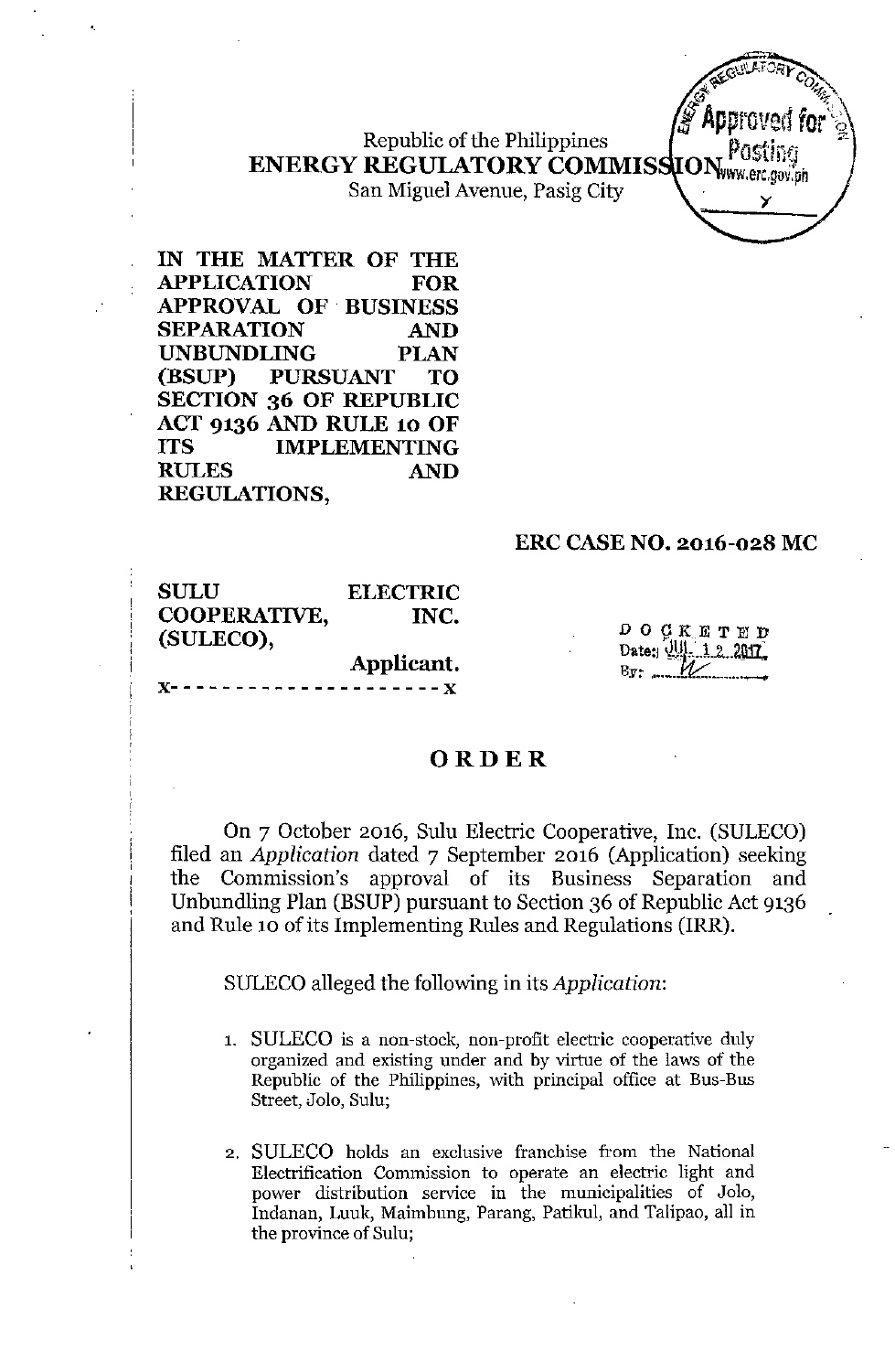# ERC CASE NO. 2016-028 MC ORDER/23 June 2017 Page  $2$  of  $15$

- 3. Section 36 of Republic Act No. 9136 otherwise known as the Electric Power Industry Reform Act of 2001 or "EPlRA", provides in part that " *Any electric power industry participant shall functionally and structurally unbundle its* business *activities and rates in accordance with the sectors as identified* in *Section* 5 *hereof The ERG shall ensure full compliance with this provision.";*
- 4. Pursuant to the said mandate of the EPIRA as well as Rule 10 of its Implementing Rules and Regulations (IRR),the Commission promulgated Resolution No. 49, Series of 2006 otherwise known as *"Business Separation Guidelines,* as *Amended"* as well as Resolution No. 07, Series of 2012, Adopting the Accounting and Cost Allocation Manual (ACAM) for Electric Cooperatives;
- 5. Pursuant to and in compliance with the requirements of the foregoing law, rules and resolutions, SULECO is submitting and attached to the Application for the Commission's evaluation and approval, its proposed Business Separation and Unbundling Plan (BSUP) for the business separation and structural and functional unbundling of its business activities, with the end in view of separating its distribution activities into appropriate business segments and to have a clear separation of operations and accounts between its regulated and non-regulated activities;
- 6. SULECO's proposed BSUP is divided into six (6) sections, described in detail hereunder, as follows:

#### SECfION I. DETAILS OF CURRENT STRUCTURE

#### A. CORPORATE PROFILE

The Sulu Electric Cooperative, Inc. (SULECO) is a non-stock, non-profit electric cooperative created pursuant to Republic Act No. 6038 as amended by Presidential Decree 269. It was registered with the National Electrfication Administration  $(NEA)$  on February 24, 1973.

The National Electrification Commission granted SULECO an exclusive franchise to operate and distribute light and power services in the seven (7) municipalities of the province of Sulu, namely: Jolo, Indanan, Luuk, Maimbung, Parang, Patikul, and Talipao.

#### **Status of Electrification as of December 31, 2015:**

Number of consumers served by SULECO: Residential  $17,110$ ; Low Voltage: Commercial  $-1,019$ ; Public building-382; Street Lights- 8; and BAPA - J. Total number of consumers served is 18,520.

#### **Financial and Statistical Report as of December 31,** 2015: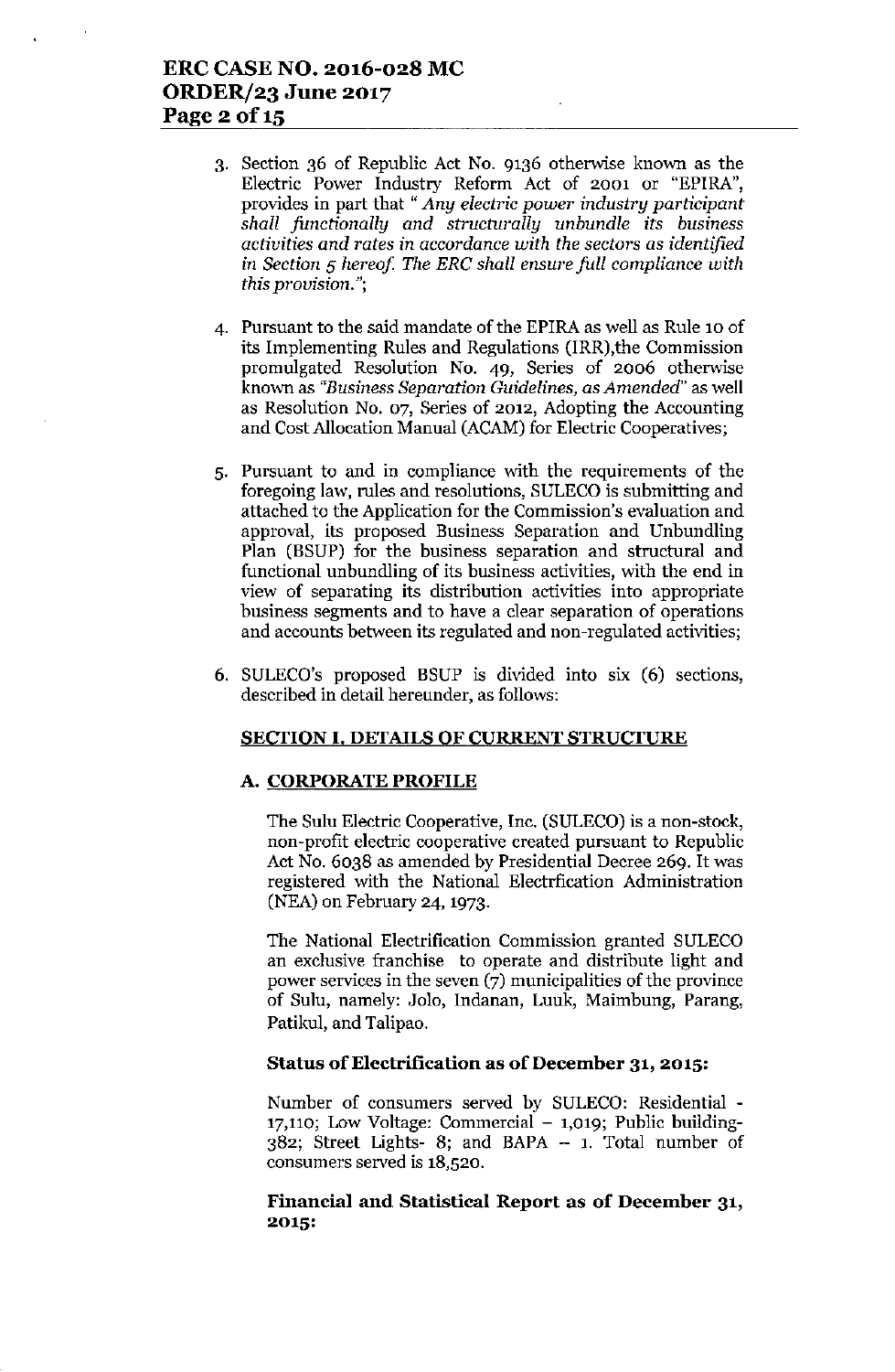Total Residential kWh sales for 2015 amounted to 32,685,129.64, broken down as follows: Residential -  $23,989,424.38$ ; Low Voltage Commercial -  $4,487,676.92$ ; Public Buildings  $-4,149,018.34$ ; Street lights  $-46,246.00$ : BAPA-12,764.00

### **B. CORPORATE STRUCTURE**

SULECO's present organizational structure has been existent since 2007, divided into four (4) main departments, briefly described as follows:

#### 1. Office of the General Manager (OGM)

Composed of the General Manager's Office, Internal Audit Office and OGM Office Assistant.

## 2. Institutional Services Department (ISD)

Divided into three (3) Divisions, namely: Member Services Division, General Services Division and Area Collection and Disconnection Division.

## 3. Finance Services Department (FSD)

Divided into three (3) Divisions, namely: Finance and Accounting Division, Cashiering and Tellering Division and Meter Reading and Billing Division.

#### 4. Technical Services Department (TSD)

Composed of the Power Metering and Line Operation Maintenance Engineering Division.

# C. DESCRIPTION OF FUNCTIONS

# 1. General Membership

Their general functions are to vote, to participate in the General and Special Meetings of members, to purchase from the cooperative electric energy; to comply with and be bound by the Articles of Incorporation and By-Laws of the cooperative, any rules and regulations adopted by the Board, and requirements of the National Electrification Administration, and to pay the membership fee.

# 2. Board of Directors (BOD)

The Board is responsible for the formulation of policies needed for the efficient and effective operation of the cooperative. Furthermore, the Board is responsible for public relations and for affairs with government agencies.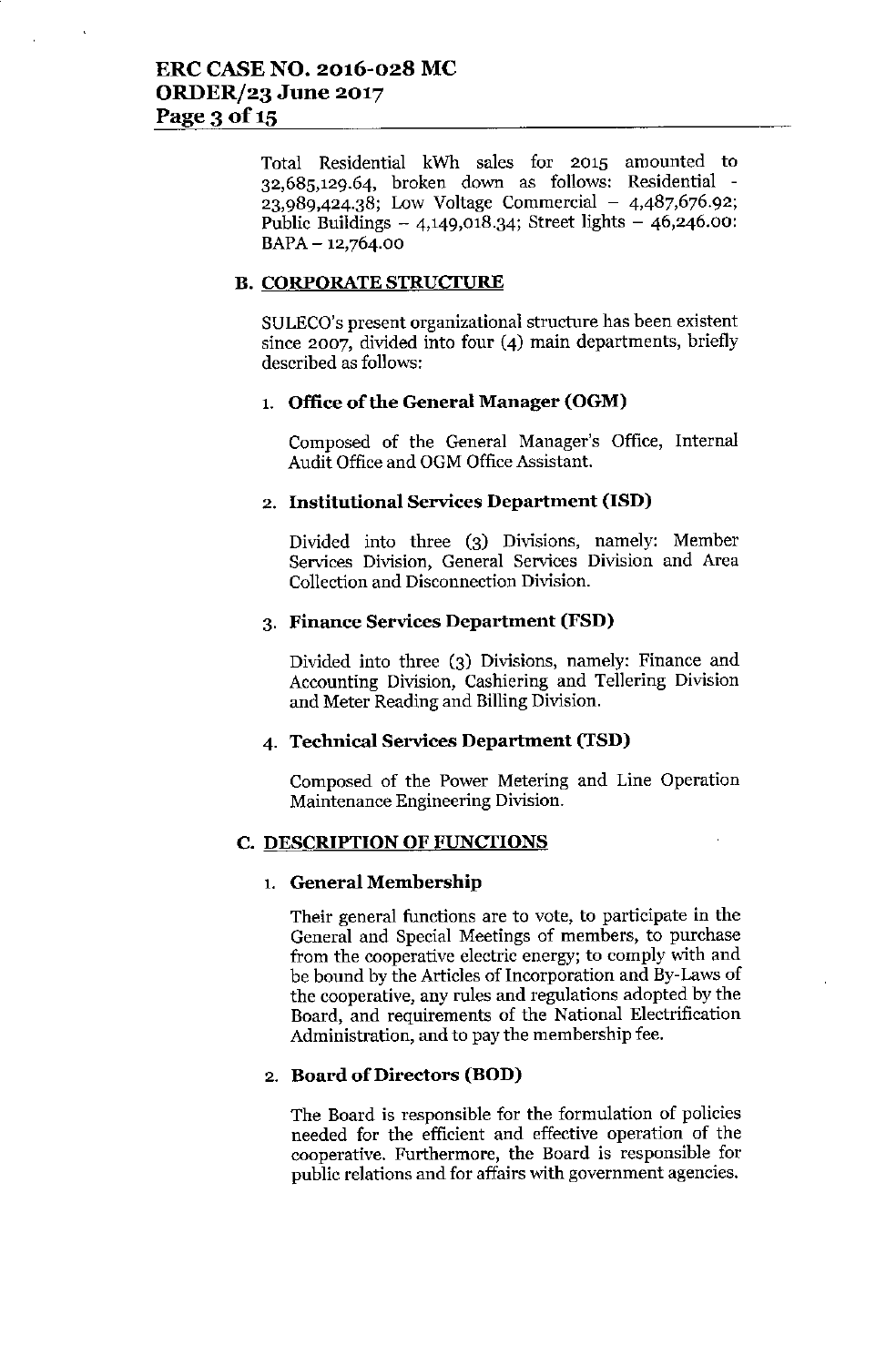# 3. Office of the General Manager (OGM)

The OGM ensures the implementation of NEA guidelines, ERC rules and regulations, and other applicable governing laws, rules and regulations. It is responsible for enforcing policies, plans and programs set forth by the Board of Directors in relation to the conduct of business of the cooperative. It advises the Board regarding plans and projects needed for the development of the cooperative. It recommends appropriate actions to the Board on staffing pattern, working conditions and budget on operation. It manages the affairs of the cooperative by providing safe, efficient and reliable power source.

## 4. Institntional Services Department (ISD)

The ISD is responsible in educating the memberconsumers on safe and wise utilization of electricity. It promotes goodwill among its member-consumers. It is responsible in maintaining order in the cooperative's premises, proper utilization of the cooperative's vehicles, equipment and supplies, systematic procedures on warehousing and maintenance of the cooperative's properties. It ensures the development and hiring of qualified and highly competent employees in accordance with NEA guidelines and standards.

#### 5. Finance Services Department (FSD)

The FSD is responsible in keeping and maintaining accurate books of accounts, sees to it that the cooperative is operating in accordance with the annual budget duly approved by NEA. It provides regular information to the BOD, Management and the NEA of the financial conditions of the cooperative, proper handling of funds and strict implementation of consumers billing, meter reading, collection, and disconnection policies of the cooperative.

#### 6. Technical Services Department (TSD)

The TSD is responsible in preparing and maintaining plans, designs and specifications of electric system in accordance with NEA standards. It administers proposed line construction or extension, executes and directs construction of electric system in accordance with NEA standards and monitors system load to assure system adequacy. It ensures safe and efficient substation for continuity of electric services, proper maintenance of kWh meters and Demand Meters and sees to it that system loss is within allowable limit set by ERC in accordance with the EPIRA.

# D. DESCRIPTION OF CURRENT PROCESS

## 1. Meter Reading and Billing Process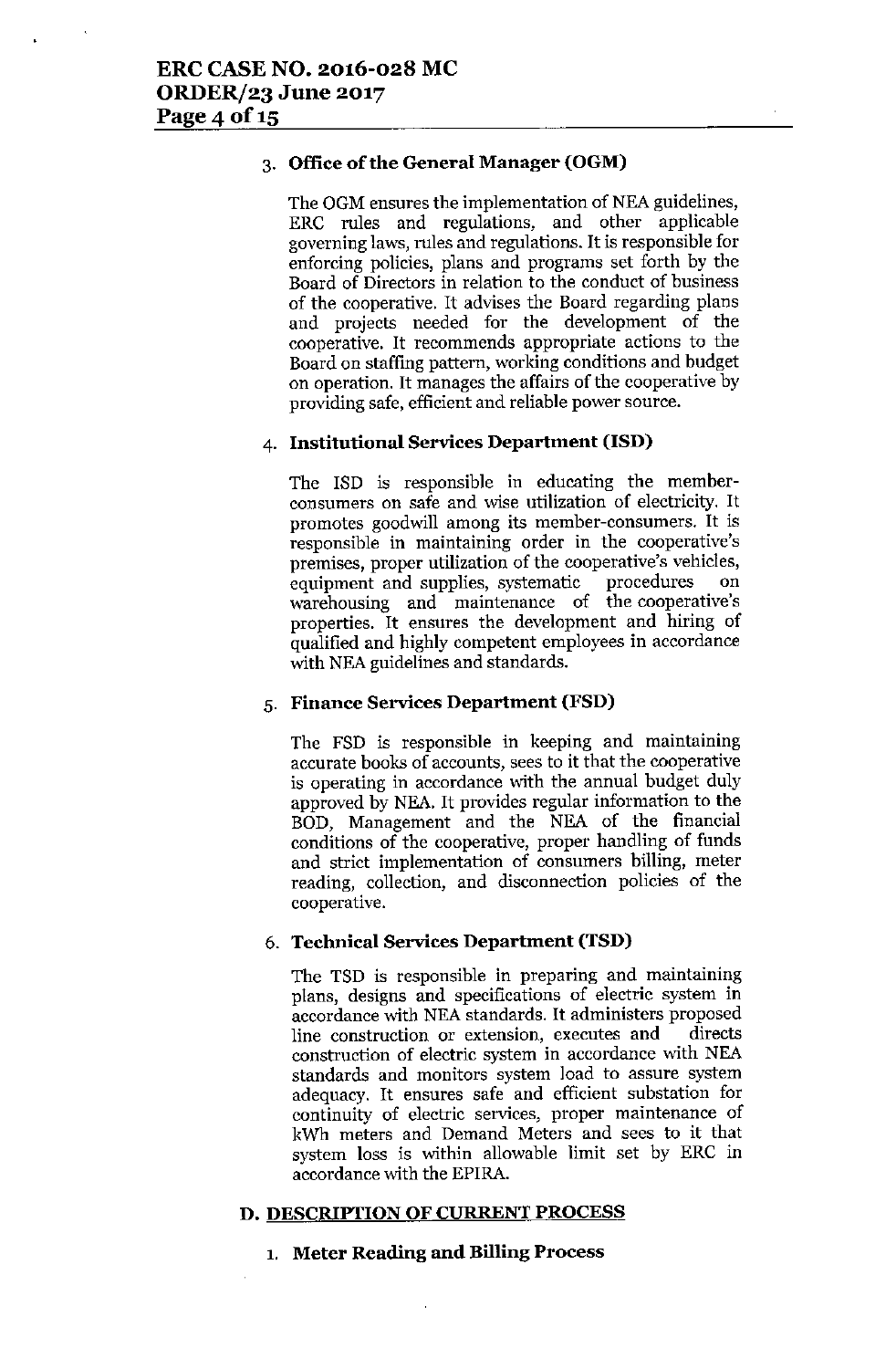There are eight (8) personnel under the MRBC Division, six (6) regular and two (2) casual meter readers. They are using the Cipherlah 8360 unit/gadget. The reading cycle starts every 13th day of the month and ends on 25th Read and Bill. After reading cycle, the Billing Division prints the monthly meter reading summary, monitors misread consumers, produce consumer's ledger, adjusts and corrects hills applicable for the current month only. Beyond the current month, the Debit-Credit module is used.

# 2. Collection

The ISD has assigned and authorized field collectors. After every reading period, the ISD personnel conduct mobile info-drive and house to house collection campaign.

The Cashiering Section is responsible for all cash and hank transactions and ensures that all supporting documents are in order. The cashier receives the daily collections report and cash remittance from the tellers. It prepares the Daily Cash Position Report submitted to the Internal Auditor and Accounting Division who in turn checks and verifies that reports are accurate according to accounting policies and proper procedures. Cash and check deposits will be made on the following banking day.

# 3. **Disconnection**

Prior to disconnection, the ISD conducts mobile infodrive within area coverage and sends out demand letter to consumers having two (2) months and above accounts.

# 4. **Reconnection Process**

Disconnected consumers are charged a Reconnection Fee of PhP200.00 for residential and public building, and PhPsoo.oo for commercial consumers. The Records Custodian prepares the Job Order to be accomplished by the technical personnel. Reconnection of power lines is attended by the cooperative within the day.

# 5. Handling of Complaints Process

The Consumer Welfare Desk Officer put on record each consumer's complaint, issues an order regarding the complaint and sends the same to the appropriate department. The Billing Section Head, Accounting Section Head, Metering Section Head, as the case may be, upon taking action on the complaint order must put on the cooperative's record its accomplishment report.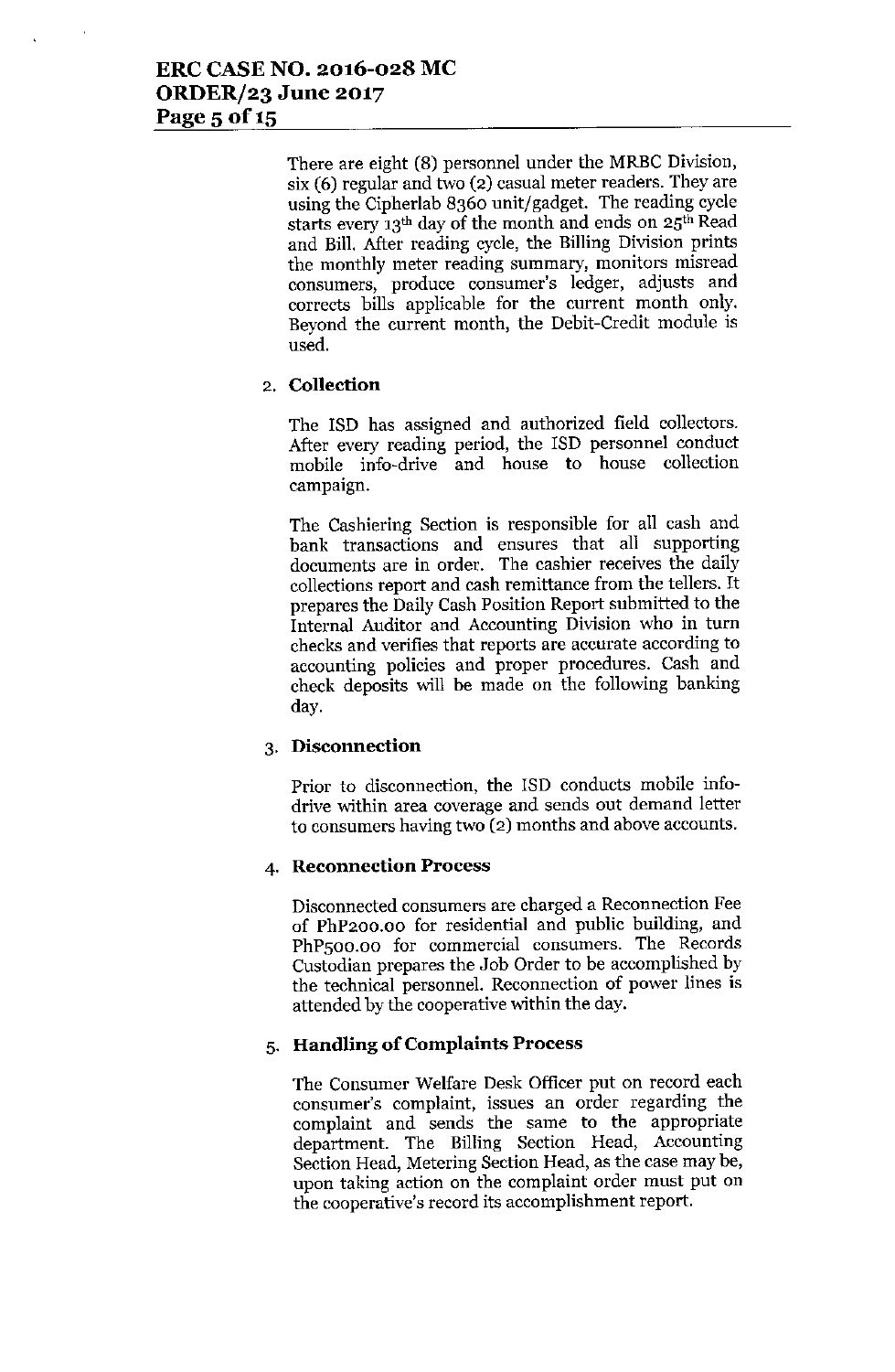### 6. **New Service Connection**

The applicant for new service connection will undergo a Pre-Membership Education Seminar which is conducted every Thursday by personnel from the ISD and some invited personnel from the TSD. The Pre-Membership Seminar enables the applicants to be aware of the existing policies, obligations and operation of the cooperative. The membership fee is Five Pesos (PhPS.oo) and the filing fee is of Forty Five Pesos (PhP4S.00).

#### 7. **Procurement Process**

In the procurement of Capital Expenditures and Non-Capital Expenditures, the requesting officer should make a request/RN stating all the needed materials/supplies and gives it to the Internal Auditor for pre-audit and for the approval of the General Manager.

# SECTION II. DETAILS OF BUSINESS SEGMENTS

The Cooperative has adopted the four (4) business segments described below, in accordance with the approved BSG, as amended:

## A. DISTRIBUTION SERVICES BUSINESS SEGMENT

This segment has the following distribution services:

- 1. Conveyance of electricity through a Distribution System and the control and monitoring of electricity as it is conveyed through the Distribution System (including any services that support such conveyance, control or monitoring or the safe operation of the Distribution System).
- 2. Provision of Ancillary Services (if any) that are provided using assets which form part of a Distribution System (an example of such Ancillary Services is services provided by a series reactor or a static vary compensator);
- 3. Planning, maintenance, augmentation and operation of the Distribution System.
- 4. Provision, installation, commissioning, testing, repair, maintenance and reading of WESM- related meters that are not used to measure the delivery of electricity to endusers or other customers; and
- 5. Billing, collection and provision of customer services that are directly related to the delivery of electricity to endusers or to those that relate to the connection of such persons to a Distribution System (whether such services are provided to those end-users or to Suppliers or to any other person).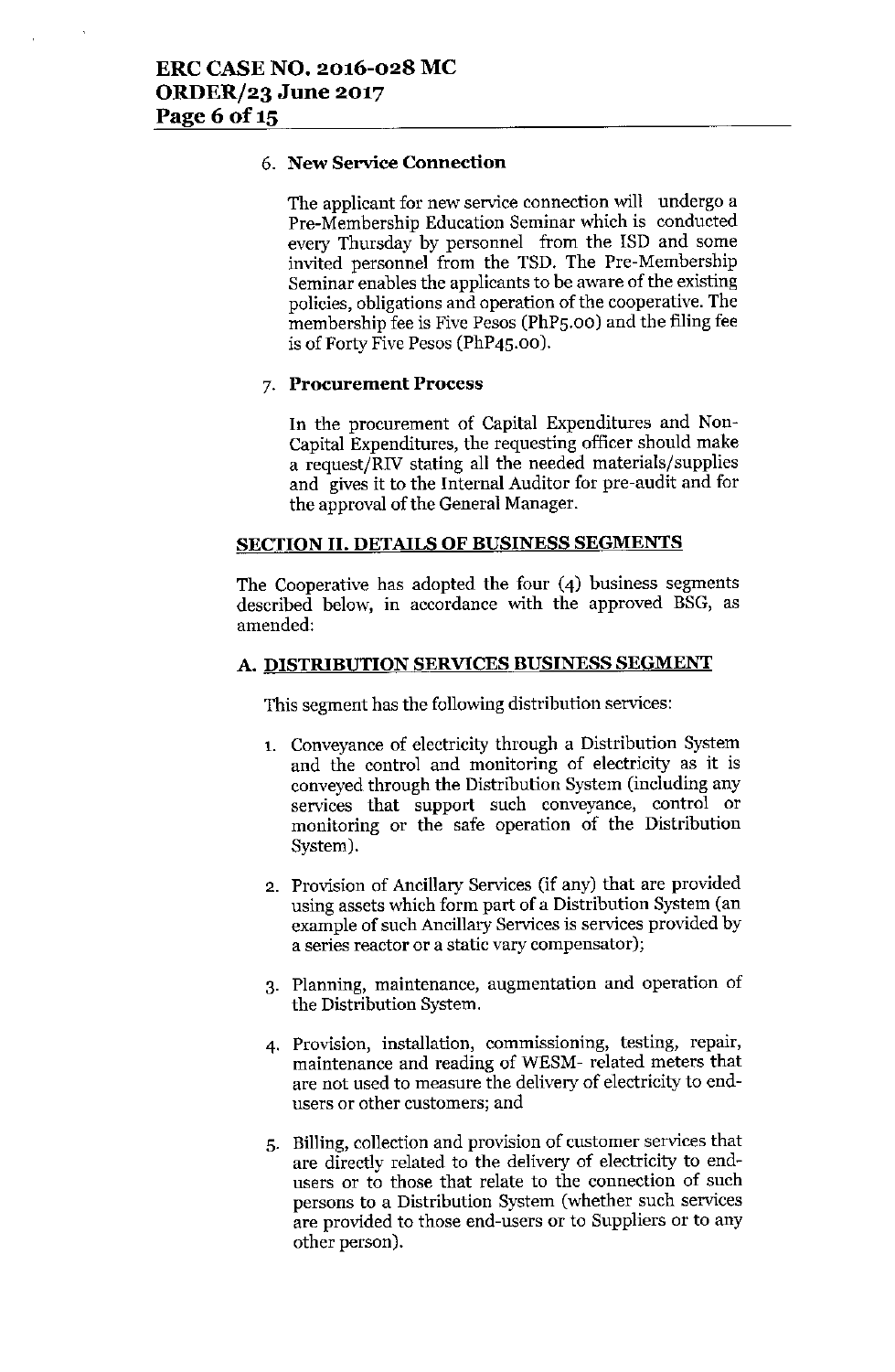The assets included in this Business Segment are all the facilities and assets used to provide the distribution services of this particular business segment.

The liabilities included in this Business Segment are all the liabilities incurred directly or a relevant share of the shared liabilities which are incurred to provide the services or undertake the operational activities of this particular business segment.

Revenues include all revenues derived from the provision of the distribution services, including revenues derived from the sale of related facilities, plants or assets.

Costs include all costs associated with management, maintenance and operation of distribution system facilities and other assets in order to provide the distribution services of this particular business segment.

#### B. DISTRIBUfION CONNECfION BUSINESS SEGMENT SERVICES

This segment has the following distribution connection services:

- 1. The provision of capability at each Connection Point to a Distribution System to deliver electricity or to take electricity from the Connection Point and the conveyance of electricity:
	- 1.1.1 From the facilities of persons which are directly connected to the Distribution System;
	- 1.1.2 From the Connection Point to the facilities of persons which are directly connected to the Distribution System;
	- 1.1.3 Planning, installation, maintenance, augmentation, testing and operation of Distribution Connection Assets; and
	- 1.1.4 Provision of other services that support any of the above services.

The assets included in the Business Segment are all the facilities and assets used to provide the distribution connection services of this particular business segment.

The liabilities included in this business segment are all the liabilities incurred directly or a relevant share of the shared liabilities incurred to provide the services or undertake the activities of this particular business segment.

Revenues include all revenues associated with providing the<br>distribution connection services, including the distribution connection services, including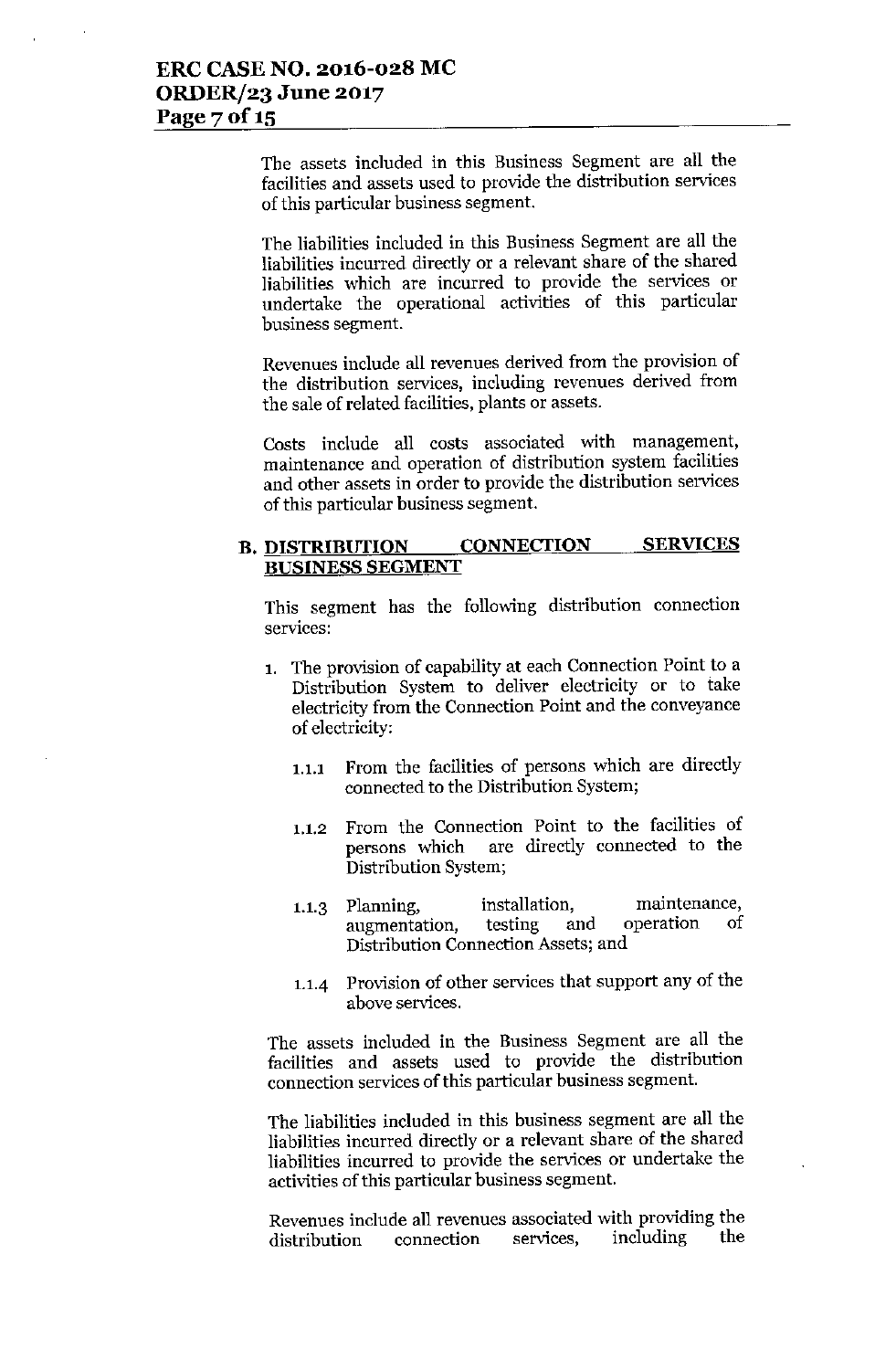corresponding depreciation of the Distribution Connection Assets.

#### C.REGUIATED **SEGMENT** RETAIL SERVICES BUSINESS

This segment comprises the provision of regulated retail services, namely; services pertaining to the sale of electricity to end-users who are included in the Captive Market, and includes:

- 1. Billing, collection and the provision of customer services to such end-users in their capacity as electricity ~ .consumers;
- 2. Energy trading (including the purchase of electricity and hedging activities) undertaken in connection with the sale of electricity to end-users who are included in the Captive Market; and
- 3. Sale of electricity to end-users who are included on the Captive Market  $\mu$

Regulated retail services also comprise the provision, installation, commissioning, testing, repair, maintenance and reading of meters that are used to measure the delivery of electricity to end-users who are included on the Captive Market.

The assets included in this Business Segment are all the assets used directly, or a relevant share of the shared assets used to provide the regulated retail services .

• The liabilities included in this Business Segment are all the liabilities directly incurred or a relevant share of the shared liabilities incurred to provide the services or undertake the operational activities of this particular business segment. Revenues include all revenues associated with providing the regulated retail services.

Costs include all costs associated with the provision of the regulated retail services, including the relevant share of the operating and maintenance costs and the depreciation costs of the assets used to provide the services or undertake the operational activities of this particular business segment.

# D. RELATED BUSINESSESS BUSINESS SEGMENT

This segment comprises the provision of all other services, and the carrying out of all other activities that utilize distribution assets, facilities, or staff including:

1. Electricity related services such as the construction and maintenance of customer installations; and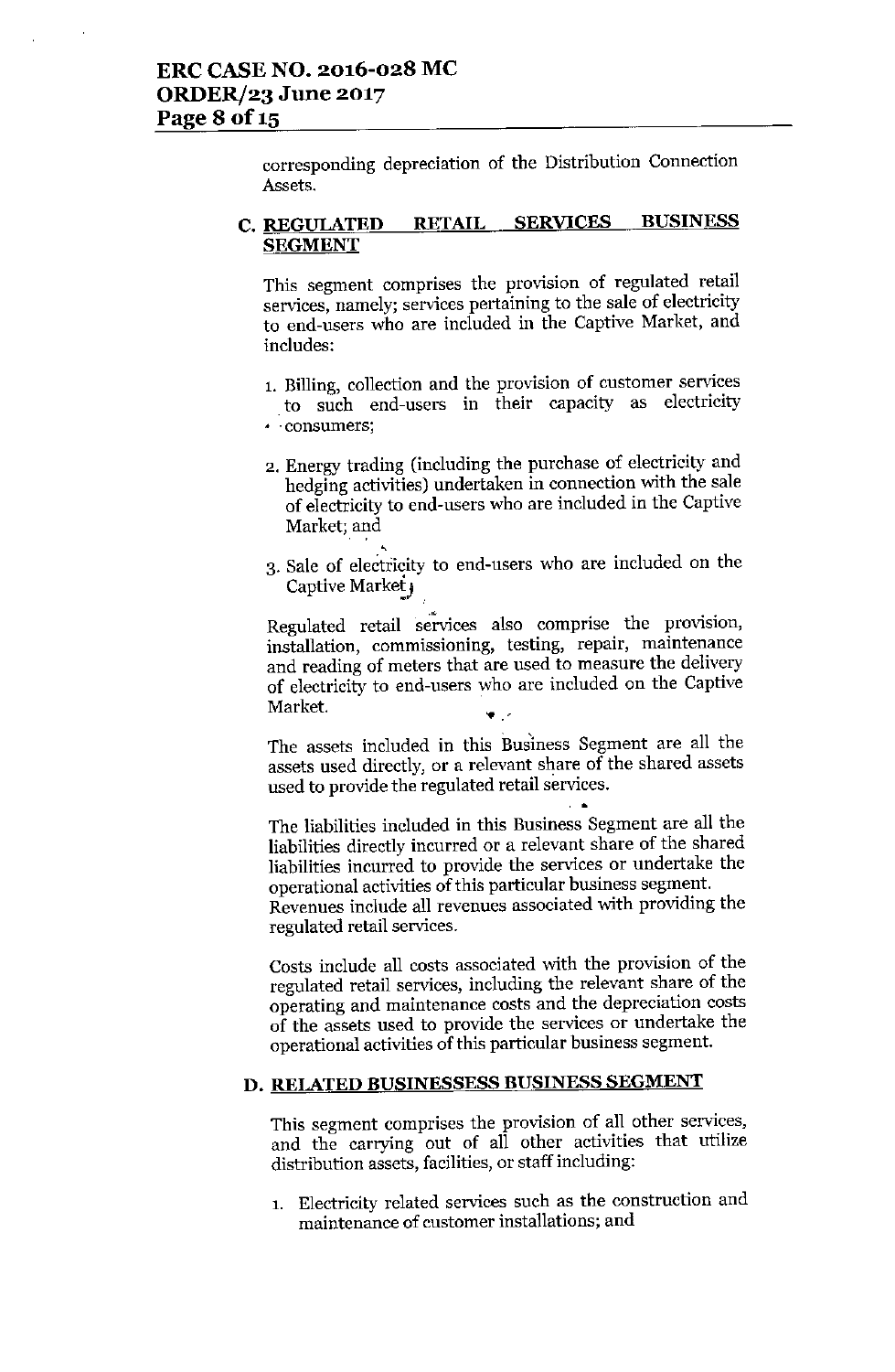2. Non-electricity related services telecommunications services. such as

The assets included in this business segment are all the assets used directly or a relevant share of the shared assets used to provide the services or undertake the activities of this particular business segment.

The liabilities included in this business segment are all the liabilities incurred directly or a relevant share of the shared liabilities incurred to provide the services or undertake the operational activities of this particular business segment.

Revenues include all revenues generated from the provision of the services or the undertaking of the activities for this particular business segment.

Costs include all the relevant share of operating and maintenance costs and depreciation costs apportioned in accordance with the principles set out in the approved accounting Cost Allocation Manual for electric cooperatives.

#### SECTION III. ACCOUNTING SEPARATION

SULECO shall adopt the ERC-approved Accounting and Cost Allocation Manual (ACAM) in its operations. It shall likewise adopt certain policies and principles to be able to achieve an effective accounting separation, as follows:

- a. Principles to Achieve Accounting Separation
- b. Allocation Principles
- c. Chart of Accounts
- d. Basic Accounting Principles

#### SECTION IV. DESCRIPTION OF SEPARATION

SULECO, as of the filing of this application, remains a single entity and will be unbundled through separation of its employees and assets, as may be appropriate. The separation will be through evaluation of workloads, job descriptions, qualifications and usage in the case of fixed assets. It will allocate its departments to the business segments. However, for departments with un-attributable costs, allocation factors will be utilized as prescribed in the ACAM.

SULECO's BSUP presents a diagrammatic presentation of the following:

- a. General Structure Per Business Segment
- b. Detailed Structure Per Business Segment
- c. Detailed Structure Per Department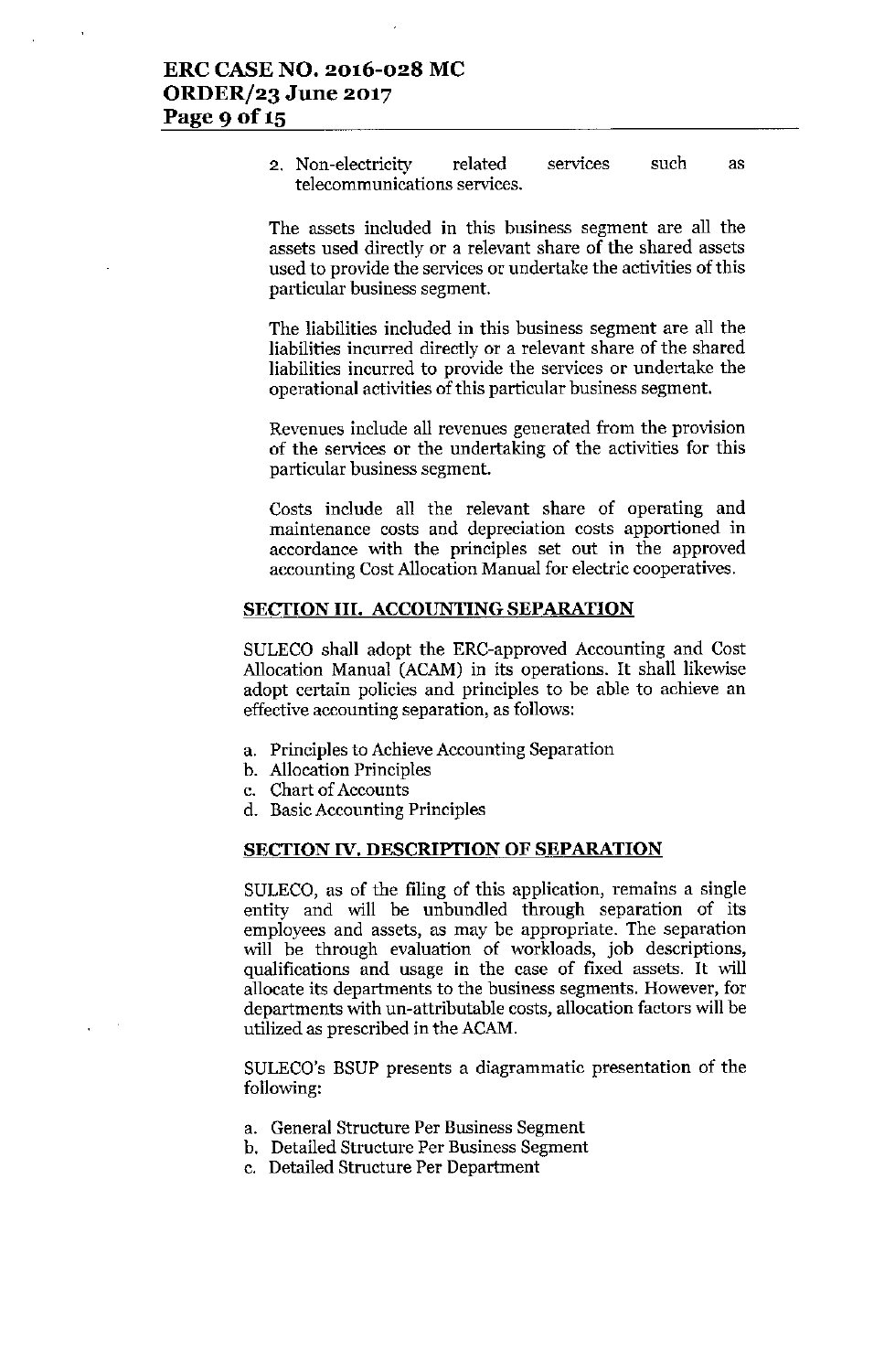#### SECTION V. MILESTONES AND HIGHLIGHTS

Details on SULECO's milestones and highlights are documented in the BSUP.

# SECTION VI. PROGRAM FOR CODE OF CONDUCT

SULECO shall comply with ERC Resolution No. 31, Series of 2006, the Code of Conduct for Competitive Retail Market participants.

Copy of the proposed BSUP is being submitted together with the Application and made integral part hereto as **Annex** " $A$ ".

- [4.]Further, SULECO prepared Accounting Separation Statements in accordance with the Accounting and Cost Allocation Manual (ACAM) for Electric Cooperatives, based on its Audited Financial Statements (AFS) for the Year 2015. Copies of the Accounting Separation Statements and AFS are attached to the Application and made integral parts hereto as **Annexes** "B" and "C", respectively;
- [s]Lastly, SULECO is likewise submitting together with the Application for the Honorable Commission's consideration and approval, a set of Confidentiality Policies and Guidance to be observed by concerned personnel of SULECO, together with a Board Resolution adopting certain sets of obligations imposed upon Distribution Utilities (DUs), among others, as provided under Article V of the Business Separation Guidelines (BSG), attached and made integral parts thereto as Annexes "D" **and** "E, " respectively; and
- 9. SULECO prays of this Commission that after due notice and hearing, SULECO's proposed Business Separation and Unbundling Plan (BSUP) be approved accordingly.

Other reliefs, just and equitable under the premises, are likewise prayed for.

Finding the said *Application* sufficient in substance with the required fees having been paid, the same is. hereby set for determination of compliance with the jurisdictional requirements, expository presentation, Pre-trial Conference, and presentation of evidence on 5 September 2017 (Tuesday) at ten o'clock in the morning (10:00 A.M.), at the ERC Hearing Room, 15<sup>th</sup> Floor, Pacific Center Building, San Miguel Avenue, Pasig City.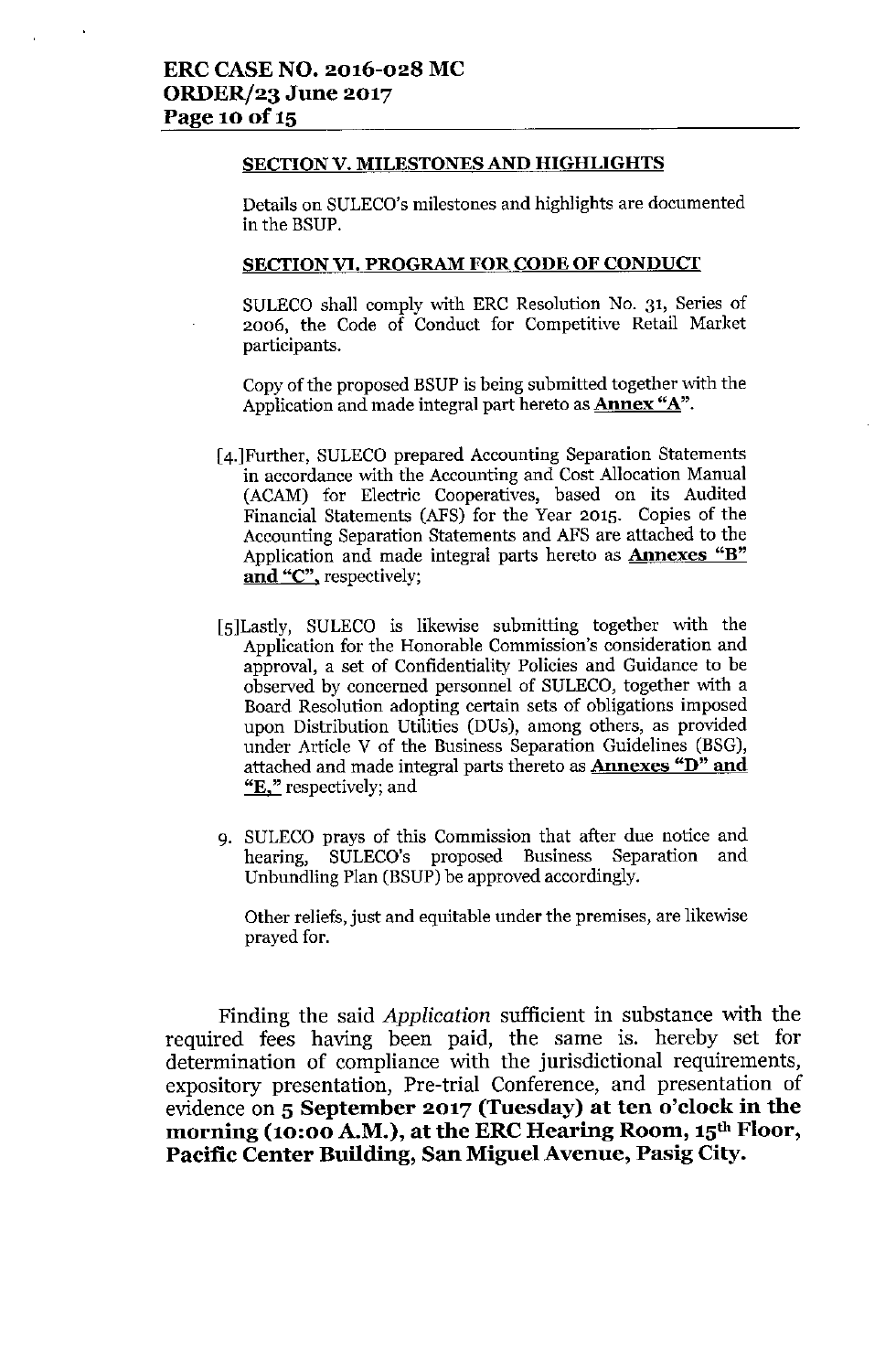Accordingly, SULECO is hereby directed to:

- 1) Cause the publication of the attached Notice of Public Hearing, at its own expense, once  $(x)$  in a newspaper of nationwide circulation in the Philippines, with the date of the publication to be made not later than ten (10) days before the date of the scheduled initial hearing;
- 2) Furnish with copies of this Order and the attached Notice of Public Hearing the Offices of the Provincial Governors, the City and Municipal Mayors, and the Local Government Unit (LGU) legislative bodies within the affected franchise area for the appropriate posting thereof on their respective bulletin boards;
- 3) Inform of the filing of the *Application*, the reasons therefor, and of the scheduled hearing thereon, the consumers within the affected franchise area, by any other means available and appropriate;
- 4) Furnish with copies of this Order and the attached Notice of Public Hearing, the Office of the Solicitor General (OSG), the Commission on Audit (COA), and the Committees on Energy of both Houses of Congress. They are hereby requested, if they so desire to send their duly authorized representatives at the scheduled hearing; and
- 5) Furnish with copies of the *Application* and the attachments all those making requests therefor, subject to reimbursement of reasonable photocopying costs.

On the date of the initial hearing, Applicant must submit to the Commission its written compliance with the aforementioned jurisdictional requirements attaching therewith, methodically arranged and duly marked the following:

- 1) The evidence of publication of the attached Notice of Public Hearing consisting of the affidavit of the Editor or Business Manager of the newspaper where the said Notice of Public Hearing was published, and the complete issue of the said newspaper;
- 2) The evidence of actual posting of this Order and the attached Notice of Public Hearing consisting of certifications issued to that effect, signed by the aforementioned Governors, Mayors, and LGU legislative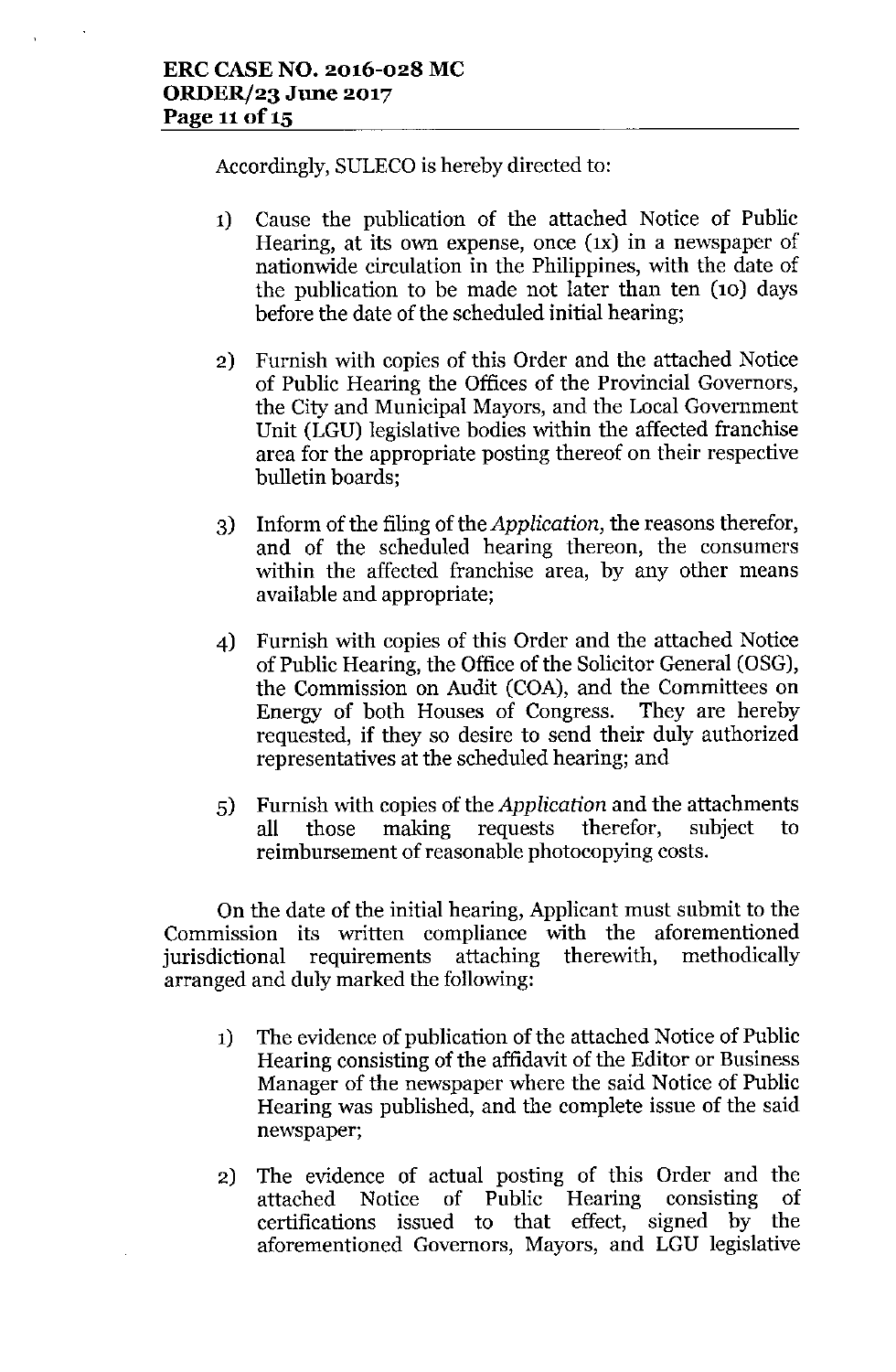bodies or their duly authorized representatives, bearing the seals of their offices;

- 3) The evidence of other means employed by Applicant to inform of the filing of the *Application,* the reasons therefore, and of the scheduled hearing thereon, the consumers within the affected franchise area;
- 4) The evidence of receipt of copies of this Order and the attached Notice of Public Hearing by the Office of the Solicitor General (OSG), the Commission on Audit (COA), and the Committees on Energy of both Houses of Congress;
- 5) The evidence of receipt of copies of the *Application,* and the attachments by all those making requests therefor, if any; and
- 6) Such other proofs of compliance with the requirements of the Commission.

Applicant and all interested parties are also required to submit, at least five (5) days before the date of initial hearing and Pre-Trial Conference, their respective Pre-Trial Briefs containing, among others:

- 1) A summary of admitted facts and proposed stipulation of facts;
- 2) The issues to be tried or resolved;
- 3) The documents or exhibits to be presented, stating the purposes and proposed markings therefore; and
- 4) The number and names of the witnesses, with their written testimonies in a Judicial Affidavit form attached to the Pretrial Brief.

Failure of Applicant to comply with the above requirements within the prescribed period shall be a ground for cancellation of the scheduled hearing, and the resetting of which shall be six (6) months from the said date of cancellation.

SULECO must also be prepared to make an expository presentation of the instant *Application* aided by whatever communication medium that it may deem appropriate for the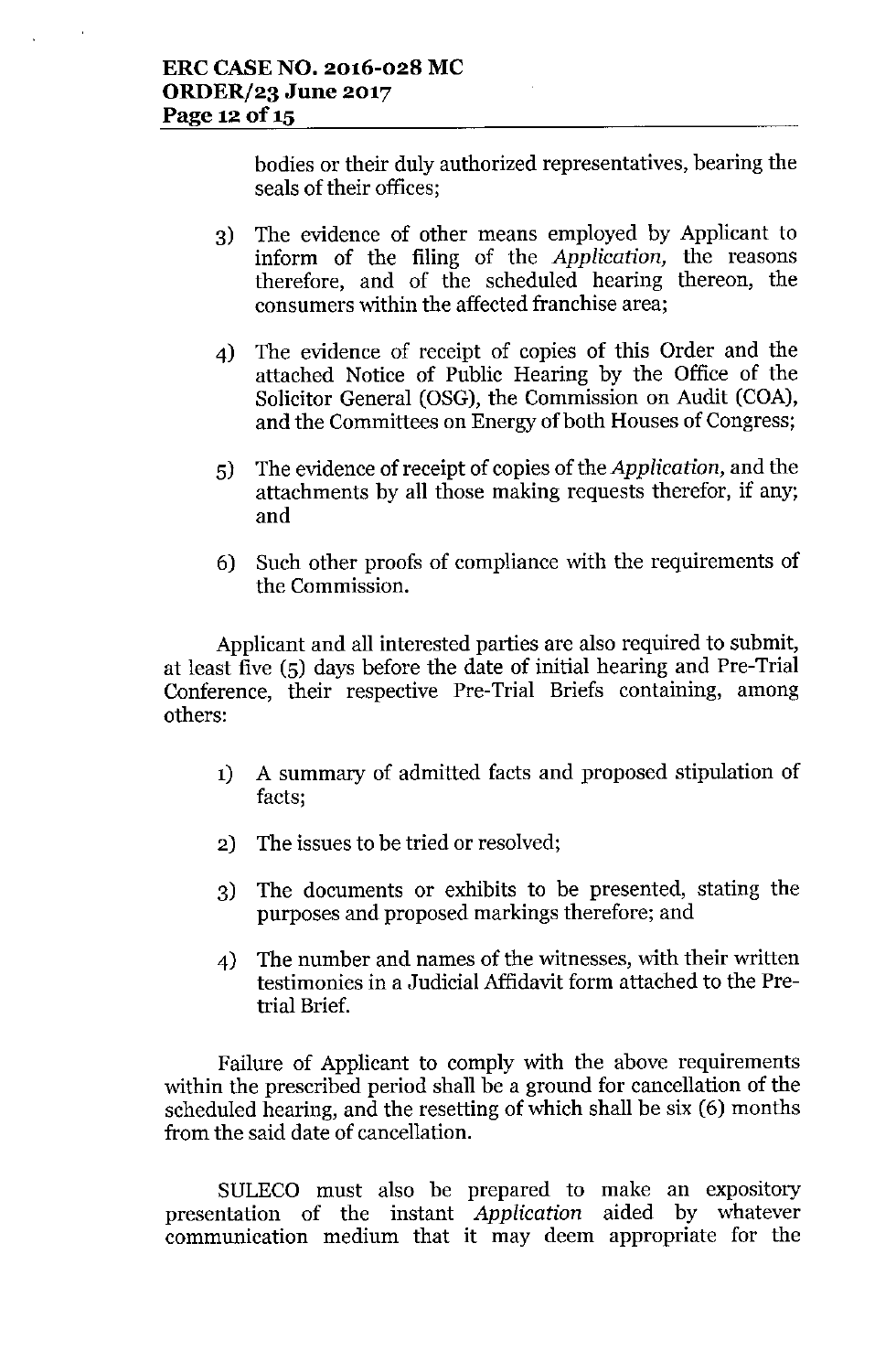purpose, in order to put in plain words and explain, for the benefit of the consumers and other concerned parties, what the *Application* is all about and the reasons and justifications being cited in support thereof.

# SO ORDERED.

Pasig City, 23 June 2017.

FORAND BY AUTHORITY OF THE COMMISSION:

**ALFREDOJ.NON** *Officer-In-Charge of the ERC*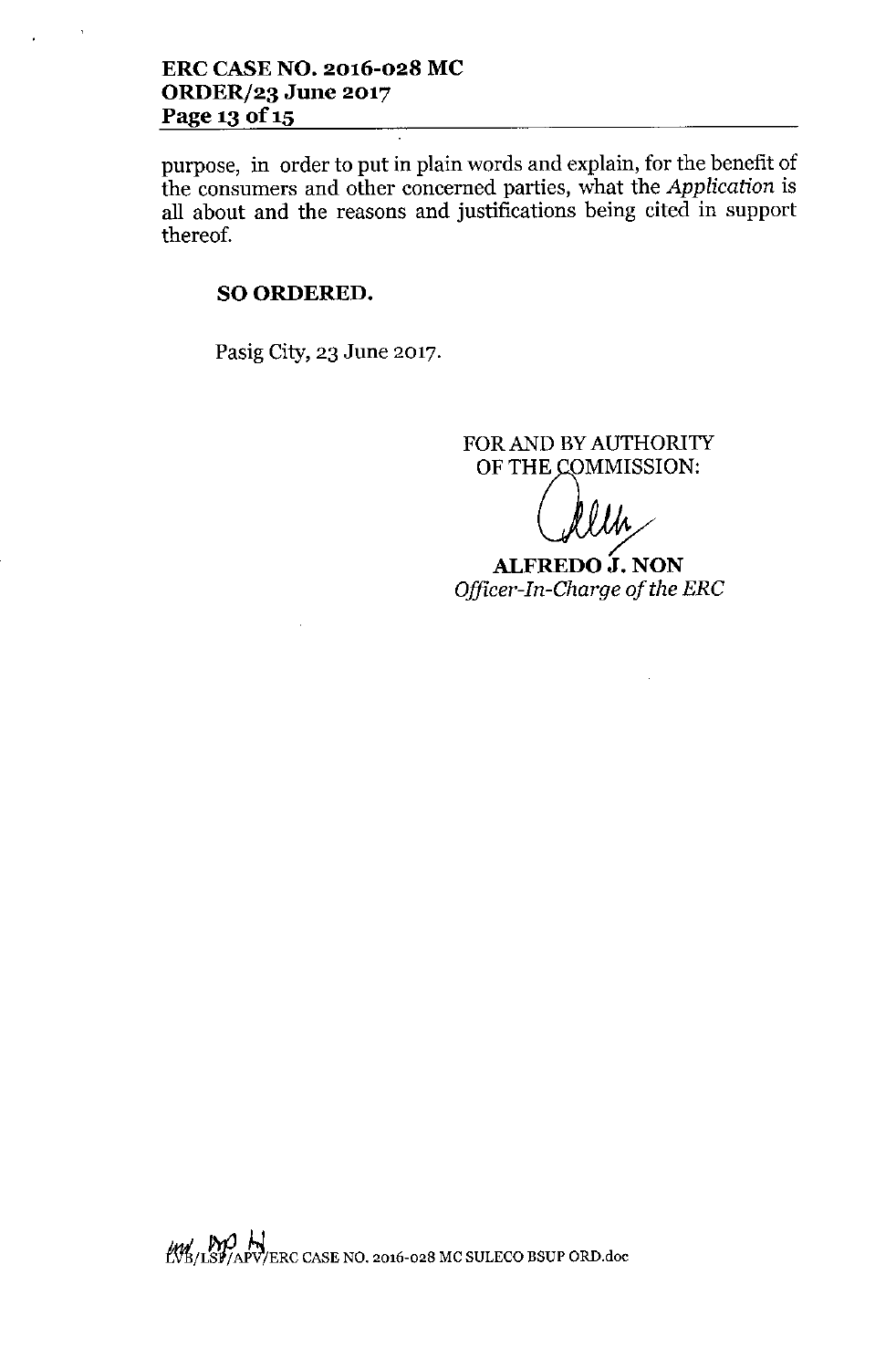Copy Furnished:

 $\tilde{\phantom{a}}$ 

| 1.          | Dechavez & Evangellista Law Offices<br>Counsel for SULECO<br>Unit 1609-1610, Tycoon Centre<br>Pearl Drive, Ortigas Center, Pasig City 1605 |
|-------------|--------------------------------------------------------------------------------------------------------------------------------------------|
| 2.          | Sulu Electric Cooperative, Incorporated (SULECO)<br>Bus-Bus Street, Jolo, Sulu                                                             |
| $3 \cdot$ . | Office of the Solicitor General<br>134 Amorsolo Street, Legaspi Village, Makati City                                                       |
| 4.          | Office of the Commission on Audit<br>Don Mariano Marcos Avenue, Diliman, Quezon City                                                       |
| 5.          | The Committee On Energy<br>Senate of the Philippines<br>GSIS Building, Roxas Blvd., Pasay City                                             |
| 6.          | The Committee On Energy<br>House of Representatives<br>Batasan Hills, Quezon City                                                          |
| 7.          | Office of the Municipal Mayor<br>Jolo, Sulu                                                                                                |
| 8.          | Office of the Local Government Unit (LGU) legislative body<br>Jolo, Sulu                                                                   |
| 9.          | Office of the Municipal Mayor<br>Indanan, Sulu                                                                                             |
| 10.         | Office of the Local Government Unit (LGU) legislative body<br>Indanan, Sulu                                                                |
| 11.         | Office of the City Mayor<br>Luuk, Sulu                                                                                                     |
| 12.         | Office of the Local Government Unit (LGU) legislative body<br>Luuk, Sulu                                                                   |
| 13.         | Office of the Municipal Mayor<br>Maimbung, Sulu                                                                                            |
| 14.         | Office of the Local Government Unit (LGU) legislative body<br>Maimbung, Sulu                                                               |
| 15.         | Office of the Municipal Mayor<br>Parang, Sulu                                                                                              |
| 16.         | Office of the Local Government Unit (LGU) legislative body<br>Parang, Sulu                                                                 |
| 17.         | Office of the Municipal Mayor<br>Patikul, Sulu                                                                                             |
| 18.         | Office of the Local Government Unit (LGU) legislative body<br>Patikul, Sulu                                                                |
| 19.         | Office of the Municipal Mayor<br>Talipao, Sulu                                                                                             |
|             |                                                                                                                                            |